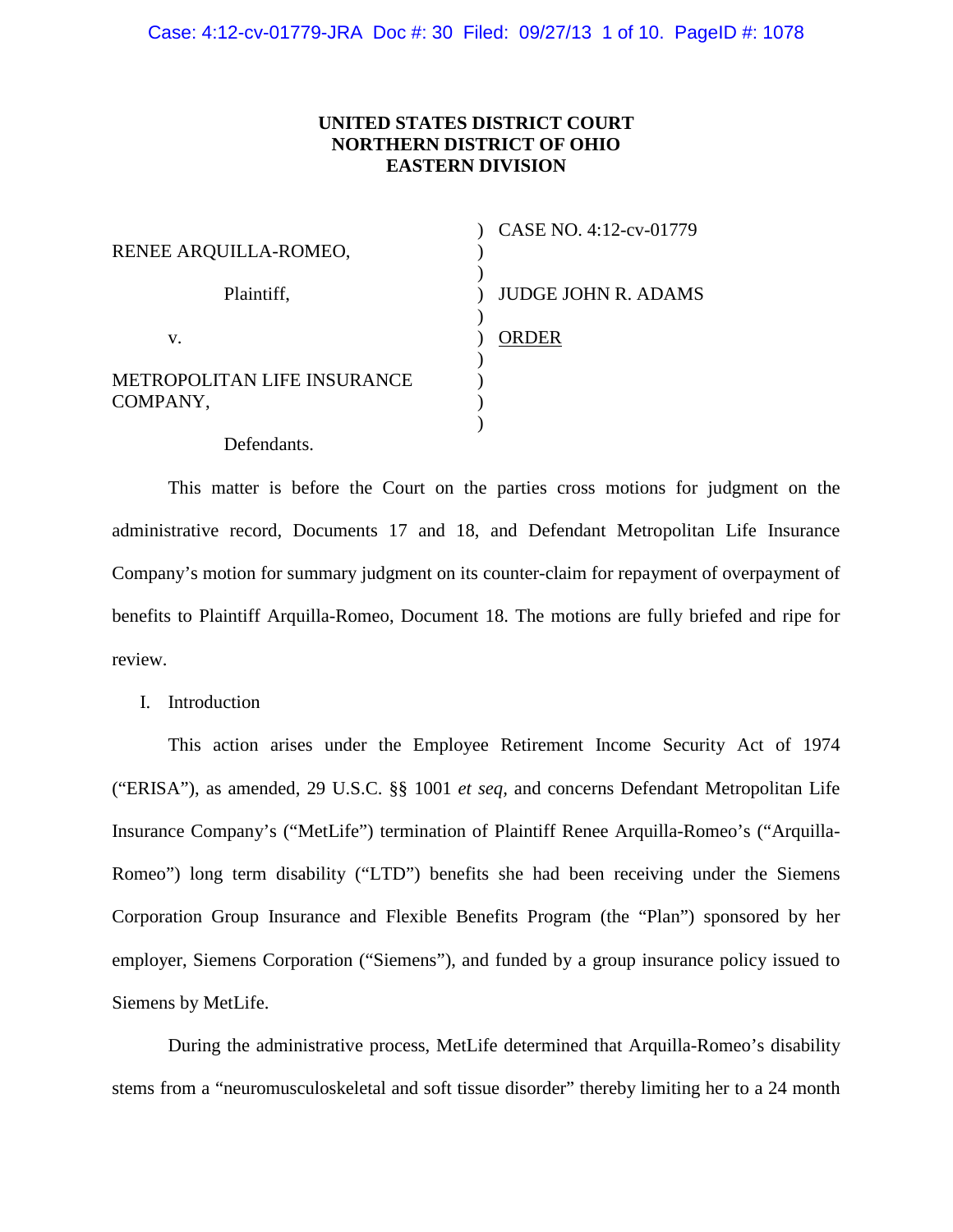### Case: 4:12-cv-01779-JRA Doc #: 30 Filed: 09/27/13 2 of 10. PageID #: 1079

period for benefits. Arquilla-Romeo argues that her disability does not include a "soft tissue disorder" and, therefore, the 24 month limitation period is not triggered.

II. Standard of Review

In order to determine the standard of review herein, this Court must first decide whether

the Plan vests discretionary authority in MetLife. On this issue, the parties disagree. The Sixth

Circuit, in *Frazier v. Life Ins. Co. of North America*, recently articulated the standard of review

that a district court applies after the administrator of a benefit plan denies benefits:

Under ERISA, a denial of benefits "is to be reviewed under a de novo standard unless the benefit plan gives the administrator or fiduciary discretionary authority to determine eligibility for benefits or to construe the terms of the plan." *Firestone Tire & Rubber Co. v. Bruch*, 489 U.S. 101, 115 (1989); *Majestic Star Casino*, 581 F.3d at 364–65. If the administrator or fiduciary can show it has such discretionary authority, a benefits denial is reviewed under the arbitrary and capricious standard. *Haus* [*v. Bechtel Jacobs Co*., 491 F.3d 557, 561–62 (6th Cir. 2007)] (internal quotation marks omitted). Although "magic words" are not required, this Court "has consistently required that a plan contain a clear grant of discretion" to the administrator or fiduciary before applying the deferential arbitrary and capricious standard. *Perez v. Aetna Life Ins. Co*., 150 F.3d 550, 555 (6th Cir. 1998) (internal quotation marks omitted, emphasis in original). A plan is not required to, but "may expressly provide for procedures for allocating fiduciary responsibilities." 29 U.S.C.  $\S$  1105(c)(1).

\_\_ F.3d \_\_, 2013 WL 3968766, \*4 (6th Cir. 2013).

Arquilla-Romeo argues that a de novo standard of review applies. Arquilla-Romeo acknowledges that the ERISA statement attached to the Plan attempts to give MetLife discretion over the interpretation of the Plan; she argues, however, that the ERISA attachment is not a part of the terms of the Plan and, therefore, does not grant clear discretion to MetLife. There are numerous district courts that have held that a grant of discretion not contained in the plan certificate itself is invalid to invoke an arbitrary and capricious standard of review. MetLife disagrees and argues that the ERISA attachment is part of the Plan.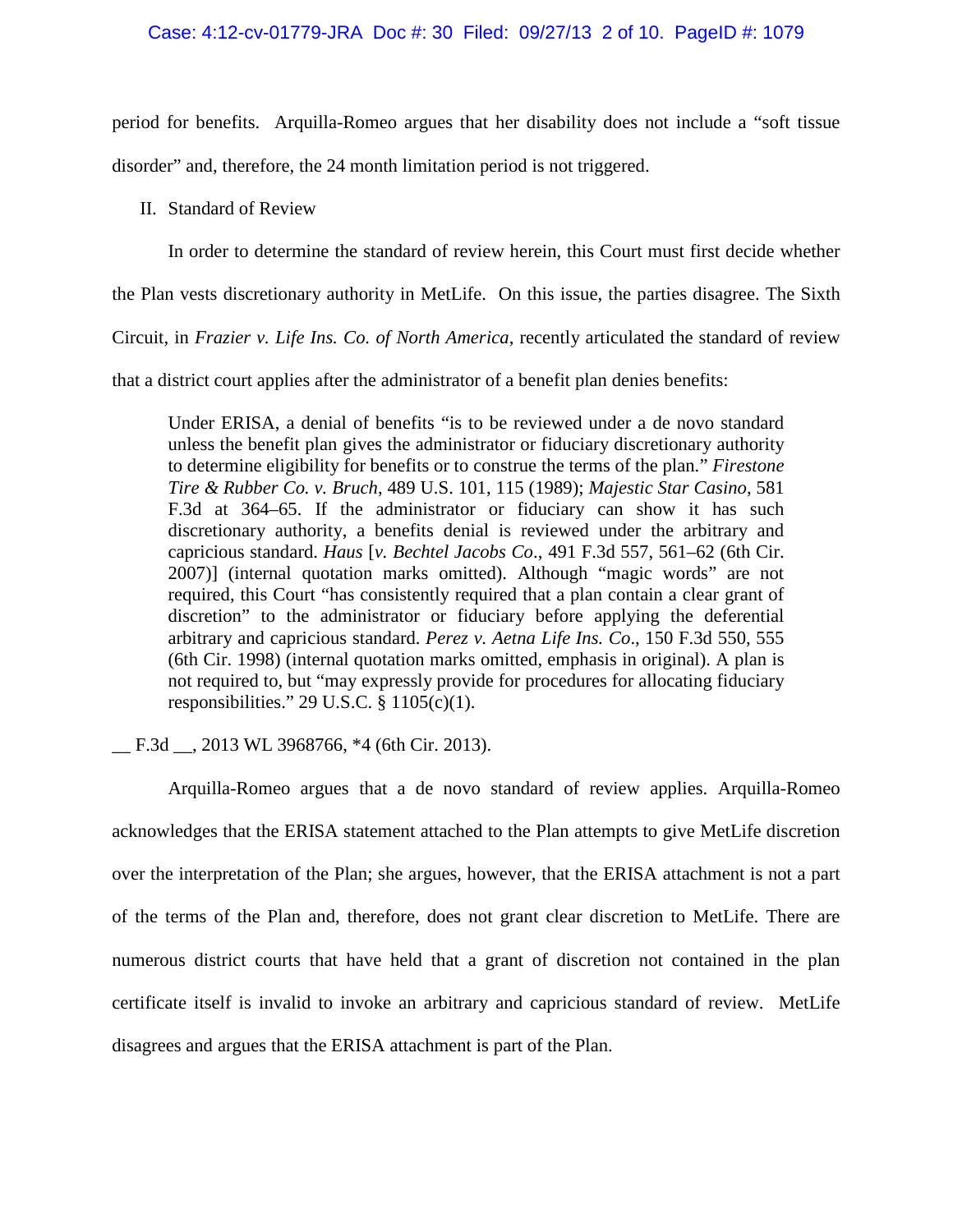### Case: 4:12-cv-01779-JRA Doc #: 30 Filed: 09/27/13 3 of 10. PageID #: 1080

This Court need not reach a decision as to whether the ERISA attachment to the Plan certificate confers discretion to MetLife. The certificate of insurance, at page ii, expressly provides: "MetLife in its discretion has authority to interpret the terms, conditions, and provisions of the entire contract. This includes the Group Policy, Certificate, and any Amendments." Moreover, the certificate of insurance provides that, to receive benefits under the Plan, a participant must provide supporting documentation "subject to [MetLife's] satisfaction…" MetLife has properly argued that the Sixth Circuit has held that this language invokes the arbitrary and capricious standard of review. "*Yeager v. Reliance Std. Life Ins.*, 88 F. 3d 376, 381 (6th Cir. 1996) (finding that language stating that claimant must submit "satisfactory proof of Total Disability to us" conferred discretion); *Perez v. Aetna Life Ins. Co.*, 150 F. 3d 550, 556 (6th Cir. 1998) (*en banc*) (language stating that the insurer "shall have the right to require as part of the proof of claim satisfactory evidence" conferred discretion); *Miller v. Metropolitan Life Ins. Co.*, 925 F. 2d 979, 983 (6th Cir. 1991) (language requiring "medical evidence satisfactory to the Insurance Company" conferred discretion)." Doc.20 at 2. Accordingly, this Court must review MetLife's termination of Arquilla-Romeo's LTD under the arbitrary and capricious standard.

"[T]he arbitrary or capricious standard is the least demanding form of judicial review of administrative action and when it is possible to offer a reasoned explanation, based on the evidence, for a particular outcome, that outcome is not arbitrary or capricious." *Davis v. Kentucky Finance Cos. Retirement Plan*, 887 F.2d 689, 693 (6th Cir. 1989). A decision to terminate benefits is not arbitrary and capricious if it was the product of deliberate principled decision making and based on substantial evidence. *Killian v. Healthsource Provident*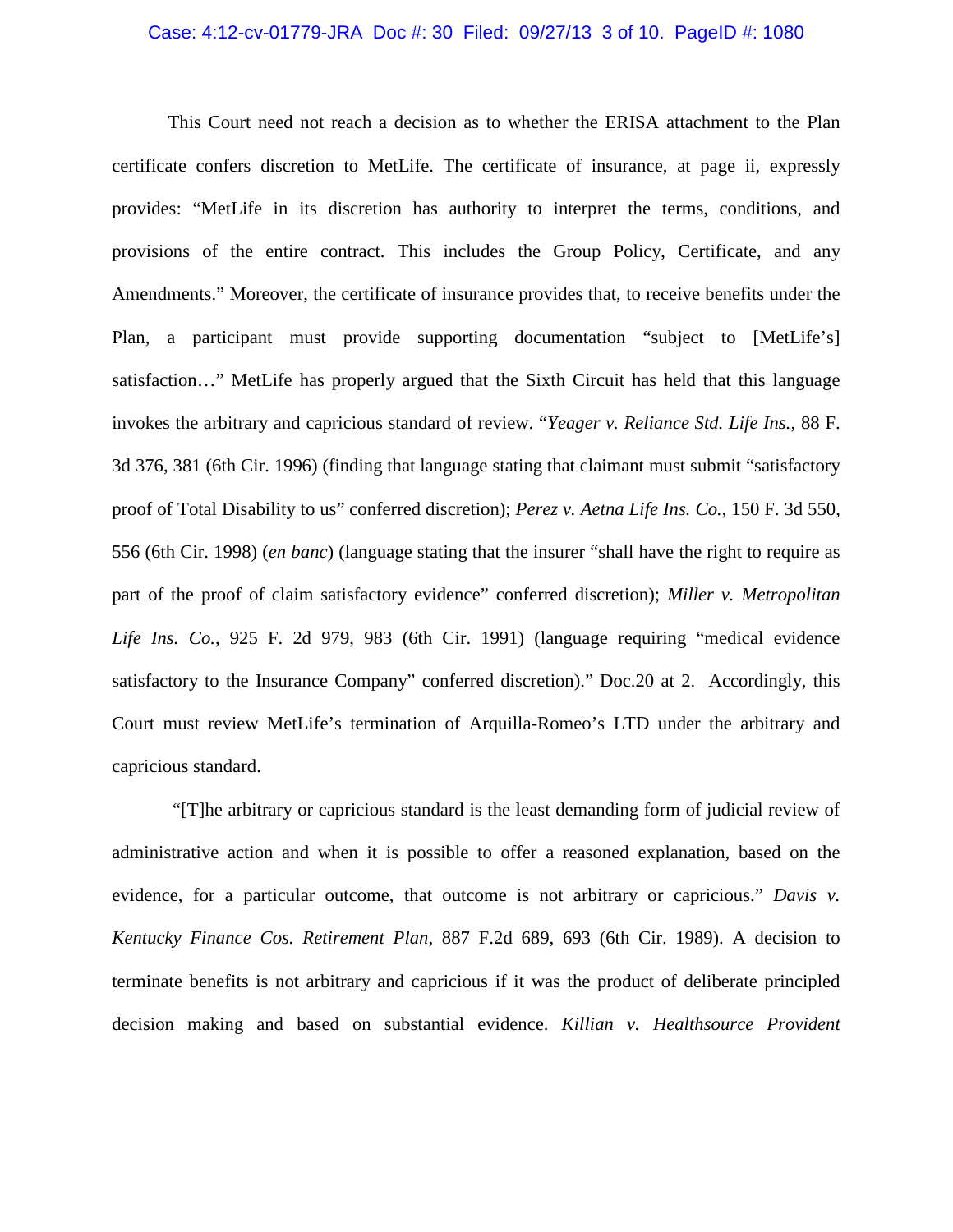### Case: 4:12-cv-01779-JRA Doc #: 30 Filed: 09/27/13 4 of 10. PageID #: 1081

*Administrators, Inc.,* [1](#page-3-0)52 F.3d 514, 520 (6th Cir. 2005). A plan administrator's<sup>1</sup> inherent conflict of interest by virtue of being both sole decision maker and sole payor should also be taken into account. *Schwalm v. Guardian Life Ins. Co. of Am.*, 626 F.3d 299, 311 (6th Cir. 2010); *Calvert v. Firstar Finance, Inc.*, 409 F.3d 286, 292 (6th Cir. 2005) (citations omitted).

In determining whether a plan administrator's decision to deny LTD benefits was arbitrary and capricious, a court may not substitute its own judgment for that of the administrator. *Brown v. National City Corp.*, 974 F. Supp. 1037, 1041 (W.D. Ky. 1997), *aff'd*., 166 F. 3d 1213 (6th Cir. 1998). Even if there is sufficient evidence to support a finding of disability, "[i]f there is a reasonable explanation for the administrator's decision denying benefits…, then the decision is neither arbitrary nor capricious." *Schwalm*, 626 F.3d at 308.

The plan administrator breaches its discretion when the decision is made in bad faith or otherwise contrary to law. *See Daniel v. Eaton Corp.*, 839 F.2d 263, 267 (6th Cir. 1988), *cert. denied*, 488 U.S. 826 (1988) ("A plan administrator has broad discretion in deciding questions of coverage and eligibility for benefits. This court has held repeatedly that the appropriate determination in reviewing the decision of a plan administrator with respect to a claim for benefits is whether the decision was arbitrary, capricious, made in bad faith or otherwise contrary to law."), *citing Adcock v. Firestone Tire and Rubber Co.*, 822 F.2d 623, 626 (6th Cir. 1987) ("In reviewing the decisions of plan administrators under ERISA, the appropriate standard of review is whether the decision was arbitrary, capricious, or in bad faith.").

III. MetLife unreasonably interpreted the language of the limitations clause.

 $\overline{a}$ 

The issue before the Court is whether MetLife acted arbitrarily and capriciously when it concluded that Arquilla-Romeo's LTD benefits were limited to 24 months.

<span id="page-3-0"></span><sup>&</sup>lt;sup>1</sup> MetLife is the claims administrator for LTD benefits under the Plan. The Court uses the term "plan administrator" throughout the opinion because the review is the same under either term.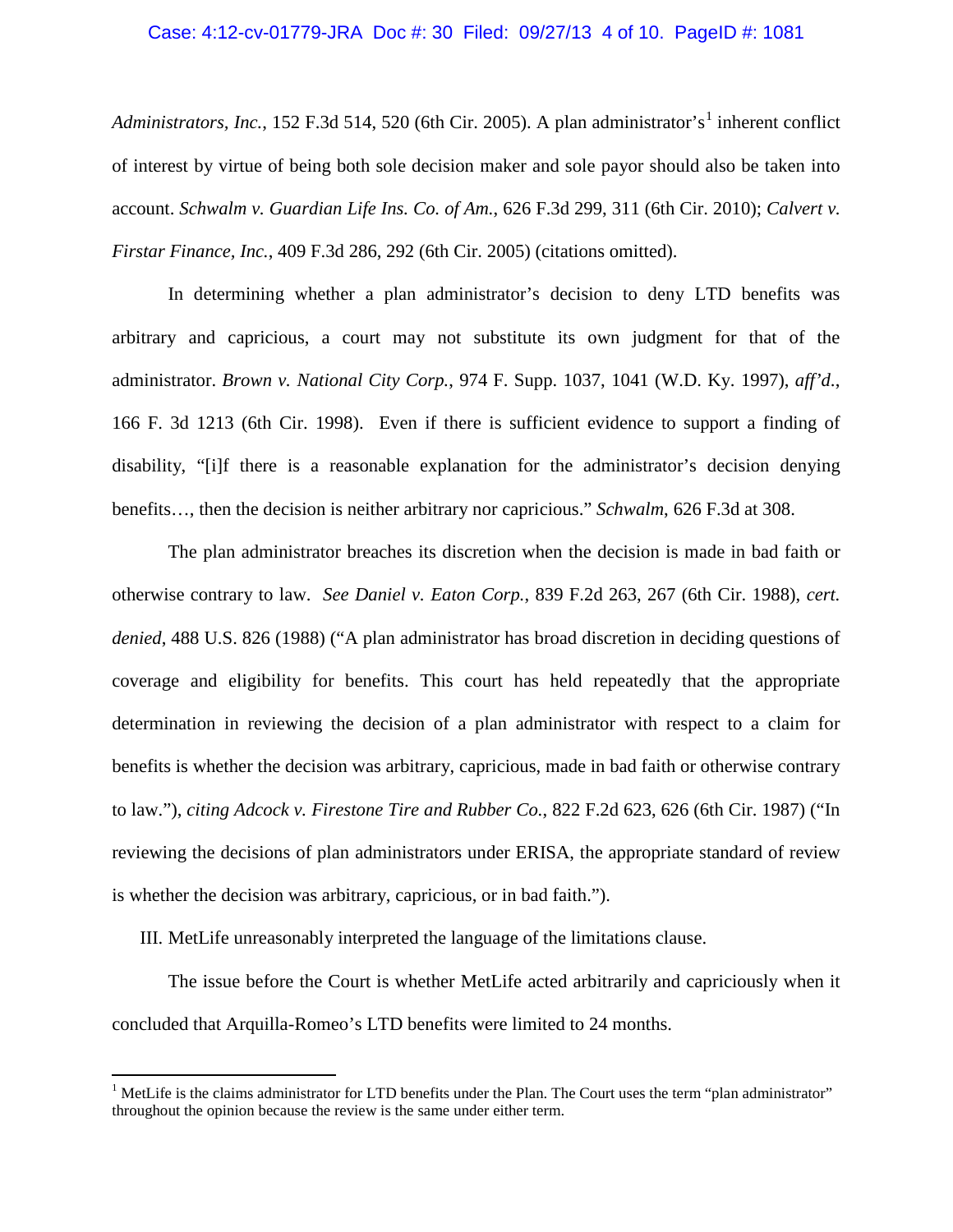### Case: 4:12-cv-01779-JRA Doc #: 30 Filed: 09/27/13 5 of 10. PageID #: 1082

The MetLife disability policy issued to Arquilla-Romeo's employer, Siemen's, contains

in relevant part the following definitions:

"Disabled" or "Disability" means that, due to sickness, pregnancy or accidental injury, you are receiving Appropriate Care and Treatment from a Doctor on a continuing basis; and

- 1. during your Elimination Period and the next 24 month period, you are unable to earn more than 80% of your Pre-disability Earnings or Indexed Pre-disability Earnings at your Own Occupation for any employer in your Local Economy; or
- 2. after the 24 month period, you are unable to earn more than 80% of your Indexed Predisability Earnings from any employer in your Local Economy at any gainful occupation for which you are reasonably qualified taking into account your training, education, experience and Pre-disability earnings.

It is undisputed that Arquilla-Romeo initially met the definition of Disabled as defined by the

MetLife policy and received benefits for the first 24 months following that determination. At 24

months, however, MetLife applied the following limitations clause:

Limitation for Disabilities Due to Particular Conditions Monthly Benefits are limited to 24 months during your lifetime if you are Disabled due to a:

. . .

2. Neuromusculoskeletal and soft tissue disorder including, but not limited to, any disease or disorder of the spine or extremities and their surrounding soft tissue; including sprains and strains of joints and adjacent muscles, unless the Disability has objective evidence of:

a. seropositive arthritis; b. spinal tumors, malignancy, or vascular malformations; c. radiculopathies; d. myelopathies; e. traumatic spinal cord necrosis; or f. musculopathies.

Applying the above definition, MetLife found that Arquilla-Romeo's Disability is a "neuromusculoskeletal and soft tissue disorder" and that Arquilla-Romeo had not presented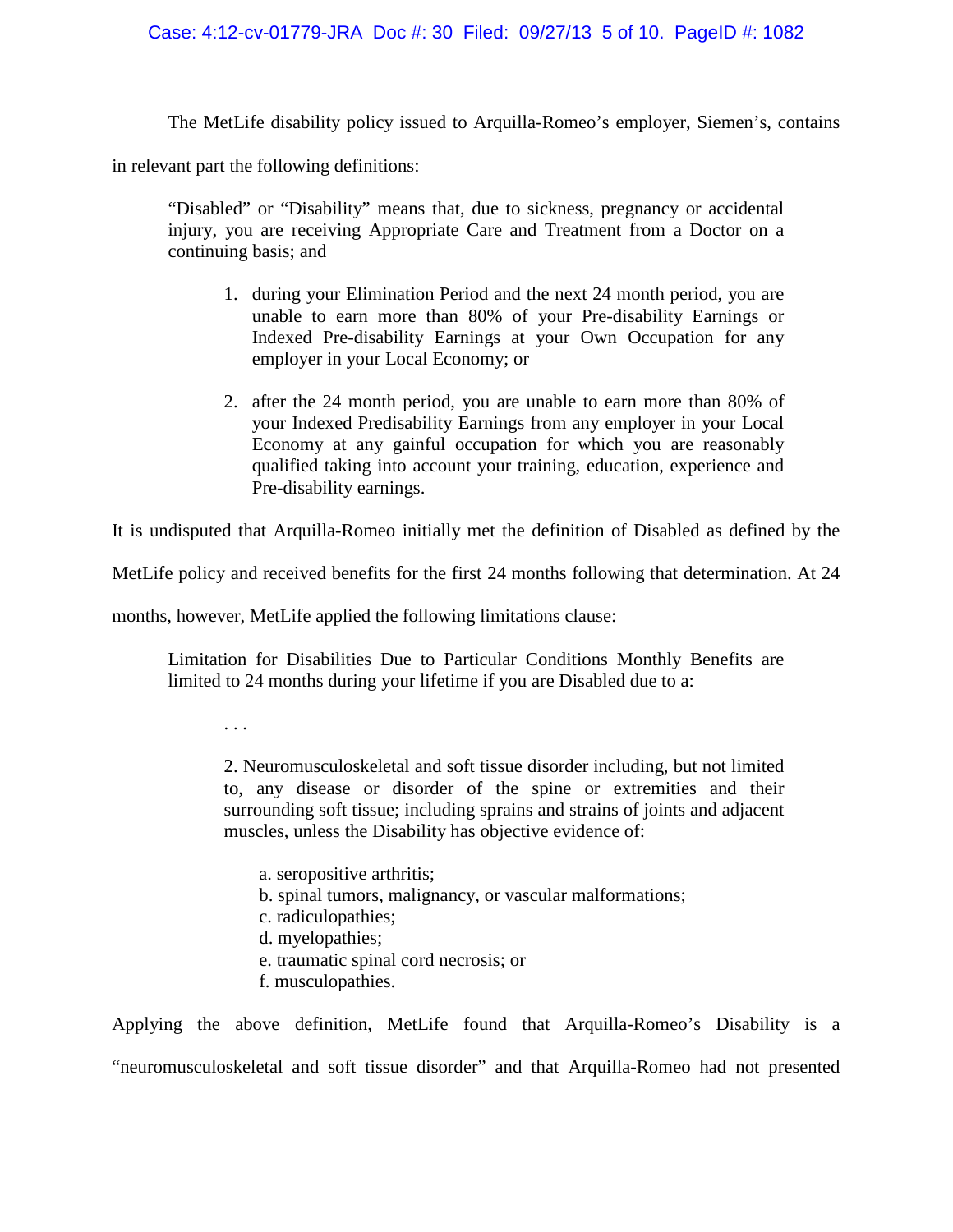### Case: 4:12-cv-01779-JRA Doc #: 30 Filed: 09/27/13 6 of 10. PageID #: 1083

sufficient objective evidence that her Disability falls within one of the exceptions to the limitation. Specifically, MetLife argues:

[Arquilla-Romeo]'s entire case, therefore, is based on her bald contention that the alleged non-union of the previously attempted fusion of her L4 and L5 vertebrae is not a "neuromusculoskeletal and soft tissue disorder" and therefore not subject to the 24-month benefits limitation.

The key to determining this case is to look at what the Plan provides. While Plaintiff contends that a non-union is not a neuromusculoskeletal or soft tissue disorder "as contemplated by the Met Life policy" (Doc. 17, p 7), the Plan expressly provides that benefits are limited to 24 months "if you are Disabled due to a: …"Neuromusculoskeletal and soft tissue disorder **including, but not limited to, any disease or disorder of the spine** or extremities and their surrounding soft tissue..."

(Doc. 20 at 4) (emphasis provided by MetLife).

Although parties are free to define the terms of the Plan in any way they want, when interpreting the terms, MetLife cannot simply ignore the language it chose. Given the administrative decision and the briefing in this matter, it appears that MetLife may have somehow intended that this limitation apply to either neuromusculoskeletal or soft tissue disorders. However, MetLife did not draft a limitation that accomplished this result. Instead, the limitations clause specifically states "neuromusculoskeletal **and** soft tissue disorder including, but not limited to, any disease or disorder of the spine or extremities **and** their surrounding soft tissue..." (Emphasis added). MetLife chose to use a conjunctive in the Plan and must, therefore, give that conjunctive meaning.

In its briefing, MetLife has essentially tried to carve out the 24 month limitation and apply it to **any** disorder of the spine: "The 24 month limitation applies not just to soft tissue disorders, but to 'neuromusculoskeletal and soft tissue disorders' [(emphasis provided by MetLife)], defined to include 'any disease or disorder of the spine.'" MetLife's justification for grouping all disorders of the spine into the limitation does not find **any** support in the language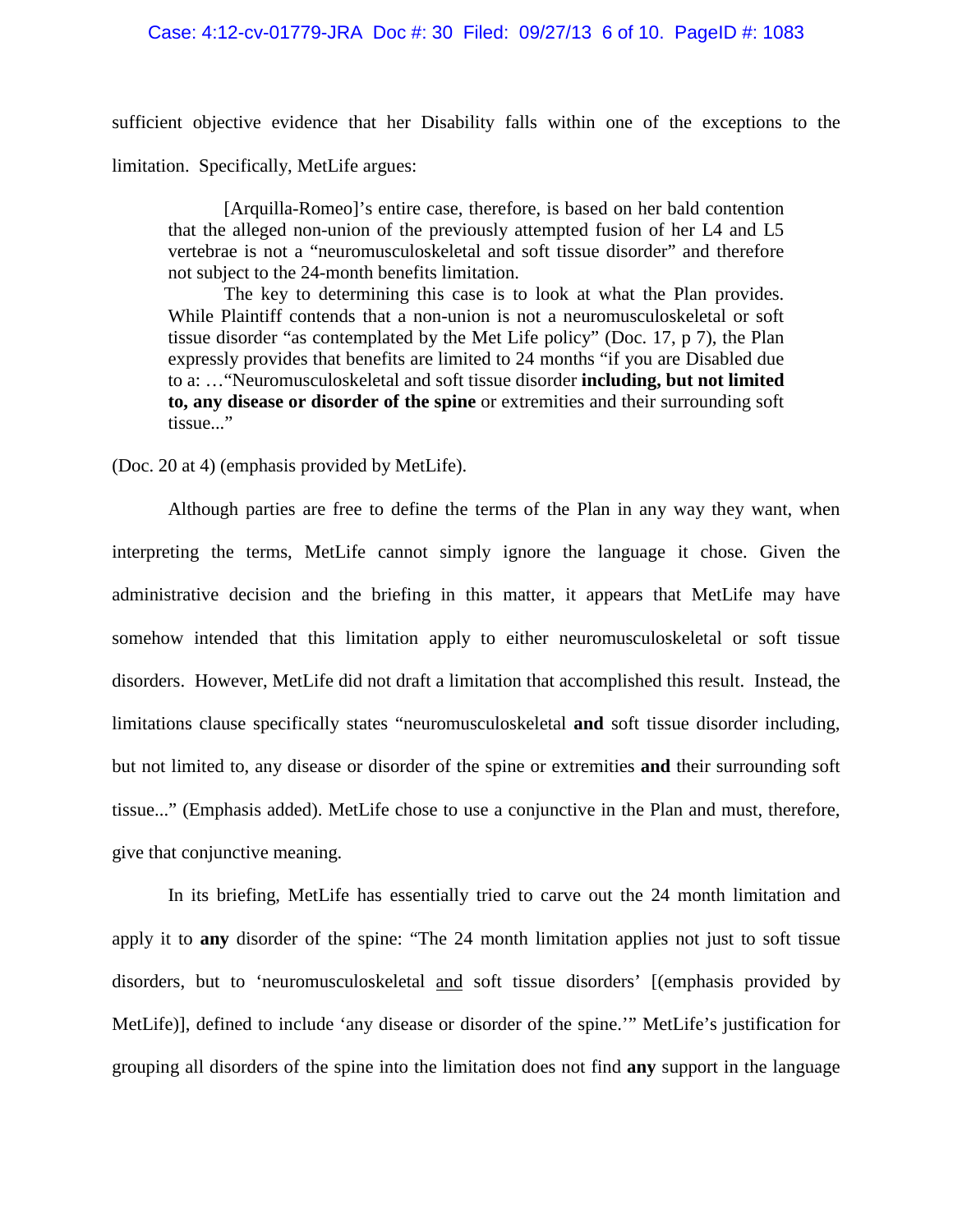### Case: 4:12-cv-01779-JRA Doc #: 30 Filed: 09/27/13 7 of 10. PageID #: 1084

of the Plan. In fact, to reach this result, MetLife, in its own argument, was required to entirely omit the conjunctive language that follows its quoted text: "or extremities **and** their surrounding soft tissue..." (Emphasis added).

Throughout its briefing, MetLife consistently ignores one of the most basic premises of contract interpretation, that is that the word "and" and the word "or" are not interchangeable. *Shifrin v. Forest City Enterprises*, 64 Ohio St.3d 635 (Ohio 1992) ("Common words appearing in a written instrument will be given their ordinary meaning unless manifest absurdity results, or unless some other meaning is clearly evidenced from the face or overall contents of the instrument.") Moreover, MetLife also ignores that it, along with this Court, must give meaning to *every* word in the contract and may not engage in an interpretation that renders terms meaningless. *Sherwin-Williams Co. v. Travelers Cas. & Sur. Co.*, 2003 WL 22671621, at \*4 (Ohio Ct. App. Nov. 13, 2003). As such, even if the Court were to somehow view the phrase "neuromusculoskeletal and soft tissue disorder" as a single term, the conjunction "and" must be given meaning. The only reasonable interpretation of this phrase is to conclude that there are two parts: first, that the disorder affects the neuromusculoskeletal system; and second, that the disorder affects the soft tissues. MetLife could have written the phrase with an "and/or", but it did not; meaning must be given to the language chosen by MetLife. MetLife's interpretation is unreasonable in that it wholly ignores the language chosen by it and in fact seeks to replace that language with words not contained in the plan. Accordingly, MetLife breached its discretion by unreasonably applying the terms of the Plan to its evaluation of Arquilla-Romeo's entitlement to disability benefits.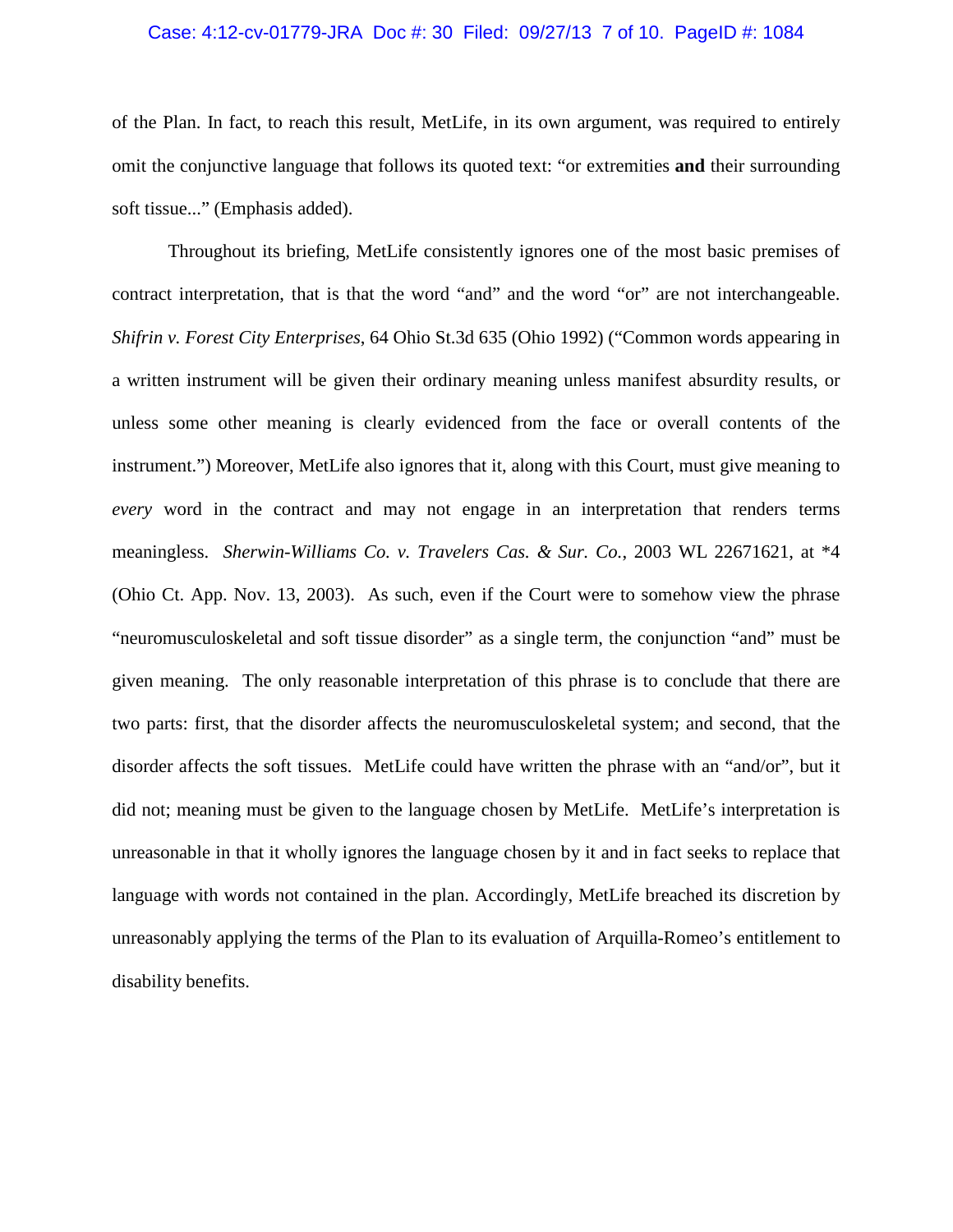IV. Remedy

Because the Court has determined that MetLife's decision to deny Arquilla-Romeo LTD benefits was arbitrary and capricious, the Court must now determine the proper remedy in this case: retroactive reinstatement of benefits or remand to the administrator for a renewed evaluation of Arquilla-Romeo's case. *Shelby Cnty. Health Care Corp. v. Majestic Star Casino, LLC*, 581 F.3d 355, 373 (6th Cir. 2009) (citation omitted).

In *Elliott v. Metro. Life Ins. Co.*, the Sixth Circuit stated that remand to the plan administrator is the appropriate remedy when the "problem is with the integrity of [the administrator's] decision making process," rather than "that [a claimant] was denied benefits to which he was clearly entitled." 473 F.3d 613, 621 (6th Cir. 2006) (citation omitted). "An immediate award of benefits is generally not appropriate unless a claimant's disability "'is so clear cut that it would be unreasonable for the plan administrator to deny the application for benefits on any ground.'" *Neubert v. Life Ins. Co. of North America*, 2012 WL 776992, \*21 (N.D. Ohio 2012) *quoting Daft v Advest, Inc*., 658 F. 3d 583, 595 (6th Cir. 2011).

Based on a review of the administrative record and the parties' arguments, it is unclear to this Court whether a proper reading of the Plan using the conjunctive would alter the result of MetLife's decision. The parties argue about whether their respective physicians agree or disagree as to the cause of Arquilla-Romeo's Disability and pain, whether Arquilla-Romeo's Disability is a neuromusculoskeletal disorder or a neuromusculoskeletal and soft tissue disorder, or whether objective evidence was presented. At the heart of each of these issues, however, is whether the 24 month limitation applies. Because it is unclear, the Court finds that the appropriate remedy is to remand the matter to the Plan administrator for a proper application of the deference granted by the Plan.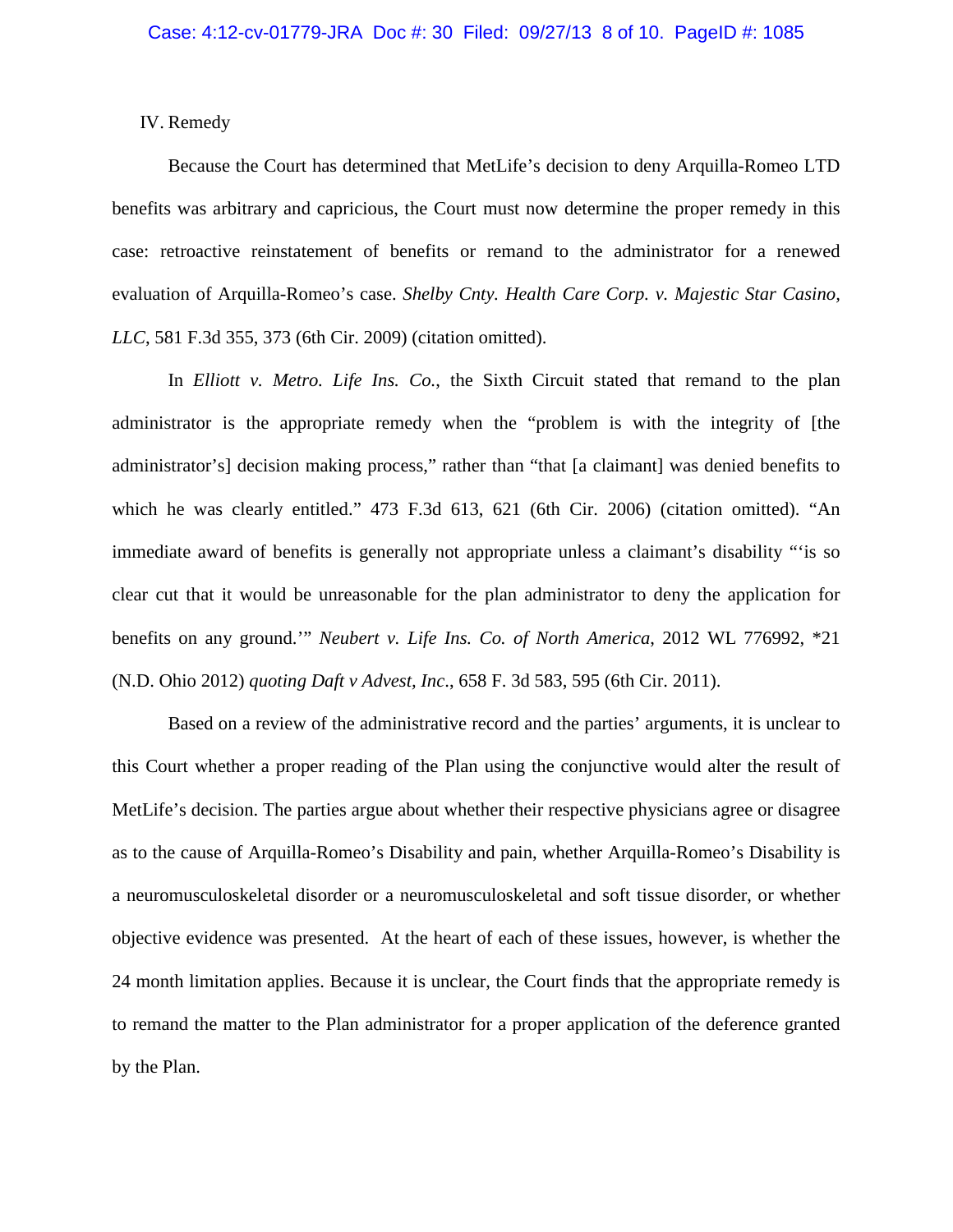### Case: 4:12-cv-01779-JRA Doc #: 30 Filed: 09/27/13 9 of 10. PageID #: 1086

V. MetLife is entitled to repayment of its overpayment of benefits to Arquilla-Romeo.

MetLife also moved for summary judgment on its counterclaim for repayment of the \$24,235.20 overpayment of benefits to Arquilla-Romeo. On December 28, 2011, Plaintiff was awarded Social Security Disability Income Benefits ("SSDIB") retroactive to June 1, 2010. Plaintiff received a lump sum check in the sum of \$28,258.00 from Social Security for the past due SSDIB. Because Plaintiff's LTD benefits under the Plan were not terminated until June 15, 2011, MetLife seeks reimbursement of the overpayments of Arquilla-Romeo's LTD benefits from June 1, 2010 through June 14, 2011 in the total sum of \$24,235.20.

"A plan fiduciary is permitted to bring a claim for equitable relief to enforce the terms of the plan." *Hall v. Liberty Life Assur. Co. Of Boston*, 595 F.3d 270, 274 (6th Cir. 2010) *citing* 29 U.S.C. § 1132(a)(3). The *Hall* court found that a district court may place an equitable lien on "a specifically identifiable fund (the overpayments themselves) within [the beneficiary's] general assets, with the Plan entitled to a particular share (all overpayments due to her receipt of Social Security benefits, not to exceed the amount of benefits paid)." *Id*. at 275.

Under the terms of the Plan, a participant's monthly LTD benefit is reduced by "Other Income Benefits" listed in the Plan. Other Income Benefits include benefits received under the federal Social Security Act. MetLife seeks to recover from a specific fund: the overpayments it made as a result of Arquilla-Romeo's award of SSDIB. Arquilla-Romeo argues that she has used all of the overpaid funds received for payment of necessary living expenses. There is, however, no tracing requirement applicable to equitable liens by agreement. *Sereboff v. Mid Atlantic Medical Services, Inc*., 547 U.S. 356, 365 (2006). MetLife is thus entitled to bring this action under 29 U.S.C. § 1132(a)(3)(B).